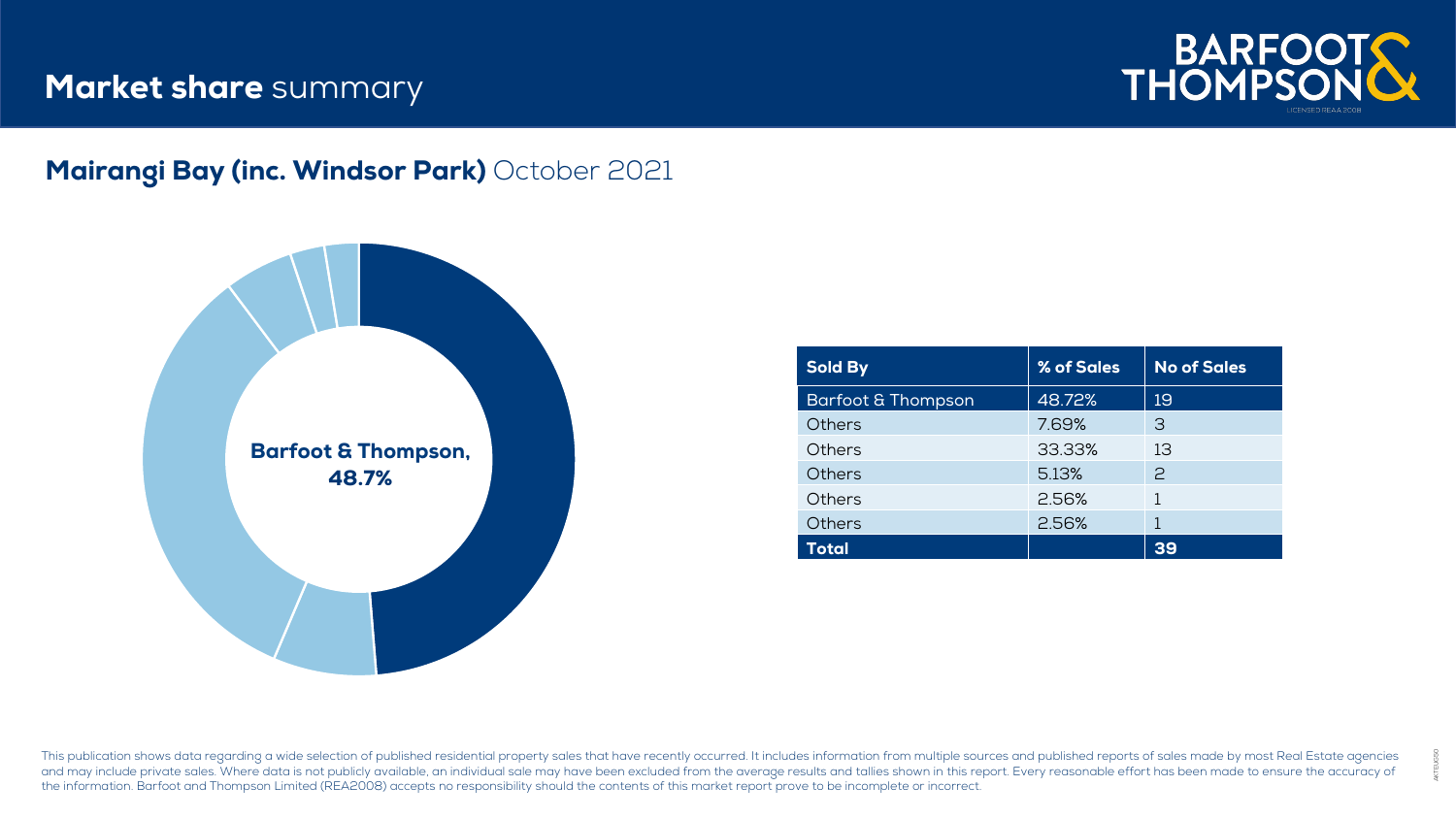# **Market share** summary



#### Mairangi Bay (inc. Windsor Park) October 2021



This publication shows data regarding a wide selection of published residential property sales that have recently occurred. It includes information from multiple sources and published reports of sales made by most Real Est and may include private sales. Where data is not publicly available, an individual sale may have been excluded from the average results and tallies shown in this report. Every reasonable effort has been made to ensure the the information. Barfoot and Thompson Limited (REA2008) accepts no responsibility should the contents of this market report prove to be incomplete or incorrect.